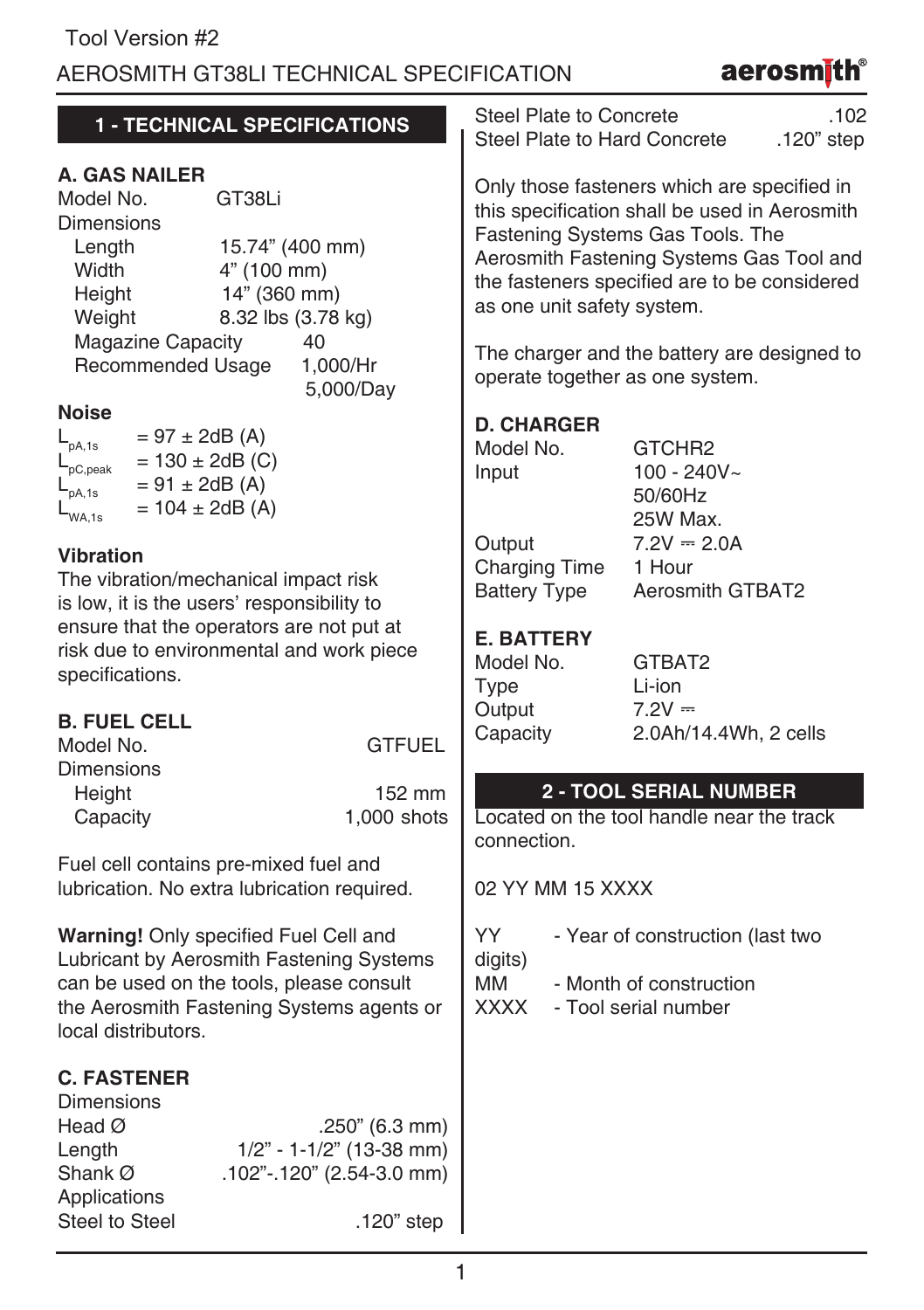aerosmith<sup>®</sup>

## **3 - PARTS LIST**



TA38Li-K 00180844 20190606